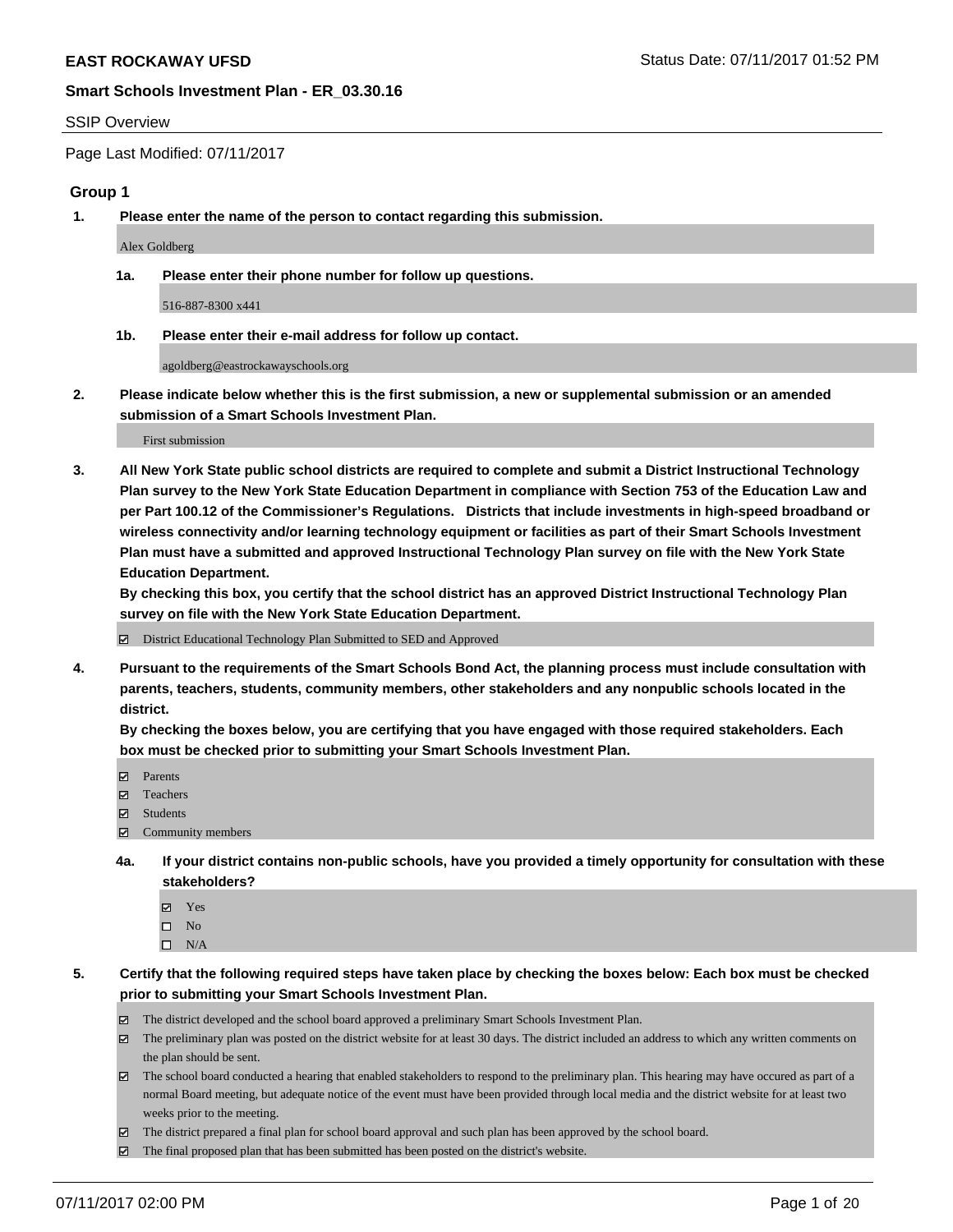## SSIP Overview

Page Last Modified: 07/11/2017

**5a. Please upload the proposed Smart Schools Investment Plan (SSIP) that was posted on the district's website, along with any supporting materials. Note that this should be different than your recently submitted Educational Technology Survey. The Final SSIP, as approved by the School Board, should also be posted on the website and remain there during the course of the projects contained therein.**

BOE Smart Schools Bond Act\_Deck Draft v 03\_12 15 15.pdf SSIP app posting.pdf

**5b. Enter the webpage address where the final Smart Schools Investment Plan is posted. The Plan should remain posted for the life of the included projects.**

http://eastrockaway.syntaxny.com/Assets/District\_Links/050516\_SSIP\_overview\_posting.pdf?t=635980476554600000

**6. Please enter an estimate of the total number of students and staff that will benefit from this Smart Schools Investment Plan based on the cumulative projects submitted to date.**

2,000

**7. An LEA/School District may partner with one or more other LEA/School Districts to form a consortium to pool Smart Schools Bond Act funds for a project that meets all other Smart School Bond Act requirements. Each school district participating in the consortium will need to file an approved Smart Schools Investment Plan for the project and submit a signed Memorandum of Understanding that sets forth the details of the consortium including the roles of each respective district.**

 $\Box$  The district plans to participate in a consortium to partner with other school district(s) to implement a Smart Schools project.

**8. Please enter the name and 6-digit SED Code for each LEA/School District participating in the Consortium.**

| <b>Partner LEA/District</b> | <b>ISED BEDS Code</b> |
|-----------------------------|-----------------------|
| (No Response)               | (No Response)         |

**9. Please upload a signed Memorandum of Understanding with all of the participating Consortium partners.**

(No Response)

**10. Your district's Smart Schools Bond Act Allocation is:**

\$587,387

**11. Enter the budget sub-allocations by category that you are submitting for approval at this time. If you are not budgeting SSBA funds for a category, please enter 0 (zero.) If the value entered is \$0, you will not be required to complete that survey question.**

|                                       | Sub-               |
|---------------------------------------|--------------------|
|                                       | <b>Allocations</b> |
| <b>School Connectivity</b>            | 78,527             |
| Connectivity Projects for Communities | $\overline{0}$     |
| <b>Classroom Technology</b>           | 62,700             |
| Pre-Kindergarten Classrooms           | l 0                |
| Replace Transportable Classrooms      | $\Omega$           |
| High-Tech Security Features           | 78,666             |
| Totals:                               | 219,893            |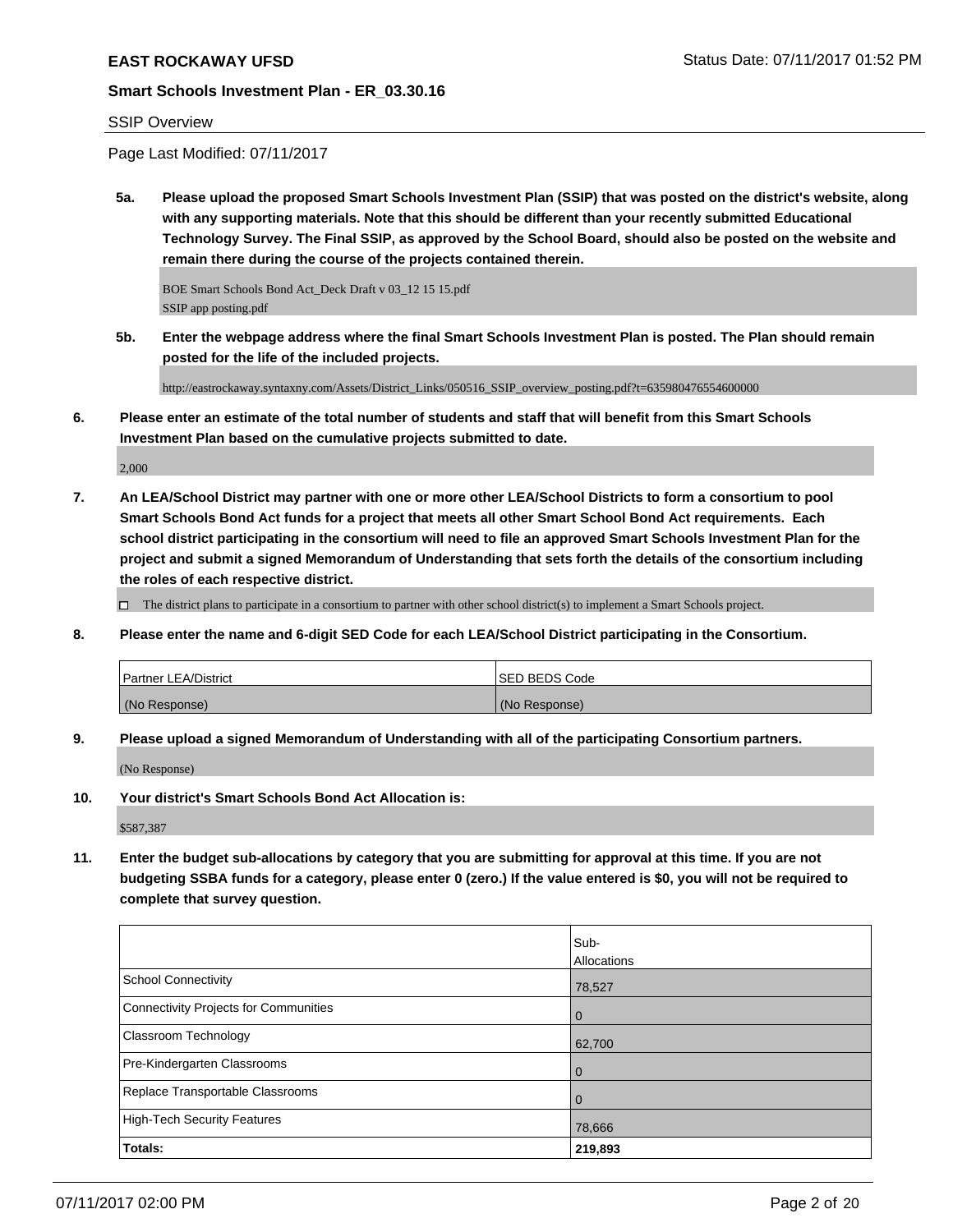## School Connectivity

Page Last Modified: 06/02/2017

## **Group 1**

- **1. In order for students and faculty to receive the maximum benefit from the technology made available under the Smart Schools Bond Act, their school buildings must possess sufficient connectivity infrastructure to ensure that devices can be used during the school day. Smart Schools Investment Plans must demonstrate that:**
	- **sufficient infrastructure that meets the Federal Communications Commission's 100 Mbps per 1,000 students standard currently exists in the buildings where new devices will be deployed, or**
	- **is a planned use of a portion of Smart Schools Bond Act funds, or**
	- **is under development through another funding source.**

**Smart Schools Bond Act funds used for technology infrastructure or classroom technology investments must increase the number of school buildings that meet or exceed the minimum speed standard of 100 Mbps per 1,000 students and staff within 12 months. This standard may be met on either a contracted 24/7 firm service or a "burstable" capability. If the standard is met under the burstable criteria, it must be:**

**1. Specifically codified in a service contract with a provider, and**

**2. Guaranteed to be available to all students and devices as needed, particularly during periods of high demand, such as computer-based testing (CBT) periods.**

**Please describe how your district already meets or is planning to meet this standard within 12 months of plan submission.**

The district subscribes to 200MB service through Nassau BOCES and Cablevision. This capacity is burstable and bandwidth can be increased as needed to accommodate periods of high-usage as would be required for computer-based testing.

- **1a. If a district believes that it will be impossible to meet this standard within 12 months, it may apply for a waiver of this requirement, as described on the Smart Schools website. The waiver must be filed and approved by SED prior to submitting this survey.**
	- $\Box$  By checking this box, you are certifying that the school district has an approved waiver of this requirement on file with the New York State Education Department.
- **2. Connectivity Speed Calculator (Required)**

|                         | Number of<br>Students | Multiply by<br>100 Kbps | Divide by 1000 Current Speed<br>to Convert to<br>Required<br>Speed in Mb | l in Mb | Expected<br>Speed to be<br>Attained Within Required<br>12 Months | Expected Date<br><b>When</b><br>Speed Will be<br>Met |
|-------------------------|-----------------------|-------------------------|--------------------------------------------------------------------------|---------|------------------------------------------------------------------|------------------------------------------------------|
| <b>Calculated Speed</b> | 1,250                 | 125,000                 | 125                                                                      | 200     | 200                                                              | current                                              |

## **3. Describe how you intend to use Smart Schools Bond Act funds for high-speed broadband and/or wireless connectivity projects in school buildings.**

In the first year investment plan the district will install two Palo Alto Firewalls to provide additional filtered VPN connections from mobile device users off campus, and one additional wireless controller to increase wireless connectivity on campus.

**4. Describe the linkage between the district's District Instructional Technology Plan and the proposed projects. (There should be a link between your response to this question and your response to Question 1 in Part E. Curriculum and Instruction "What are the district's plans to use digital connectivity and technology to improve teaching and learning?)**

The District's Instructional Technology Plan outlines a one-to-one computing initiative beginning with grades 5 & 9 in the 2015-16 school year, and continuing with the provision of mobile devices to students in those grades each year going forward. Additionally classrooms in grades K-4 will have devices in each classroom. In order to provide device-tracking and CIPA - compliant internet access from off-campus locations through our district Firewall, we need to double Firewall capacity. We also need to add a second wireless controller for on-campus wireless internet traffic.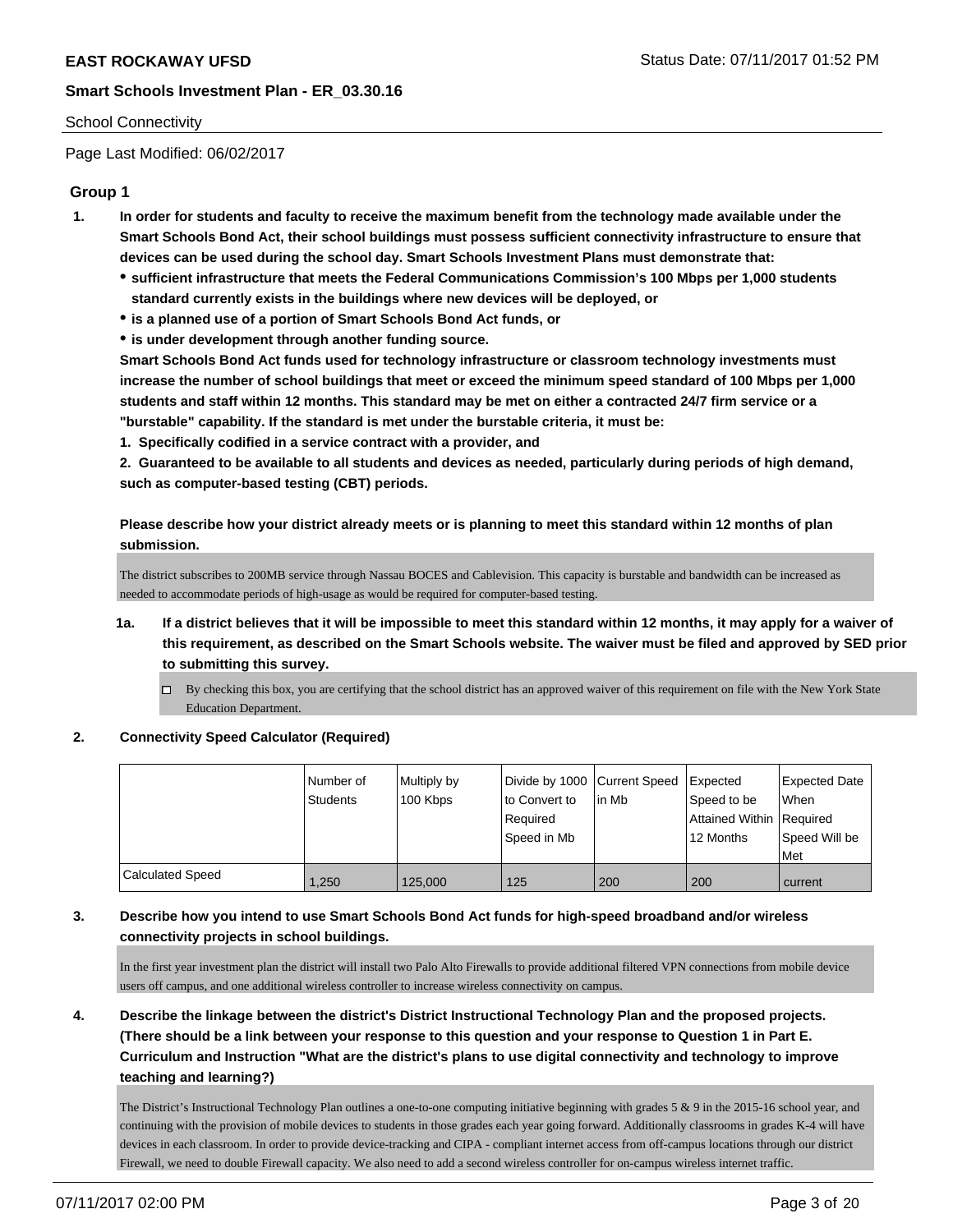### School Connectivity

Page Last Modified: 06/02/2017

**5. If the district wishes to have students and staff access the Internet from wireless devices within the school building, or in close proximity to it, it must first ensure that it has a robust Wi-Fi network in place that has sufficient bandwidth to meet user demand.**

#### **Please describe how you have quantified this demand and how you plan to meet this demand.**

Currently there are approximately 300 district-issued mobile devices in use. This will double in 2016-17 and increase by an additional 200 devices in 2017-18 and 2018-19. The capacity for 1000 simultaneous connections is supported by the current saturation of wireless access points, but a second wireless controller will be needed to support this number of users. As described above, upgraded Firewall capability is required to provide CIPA compliant VPN access to capacity for off-campus users. Buildings currently have 100% wireless coverage.

**6. As indicated on Page 5 of the guidance, the Office of Facilities Planning will have to conduct a preliminary review of all capital projects, including connectivity projects.**

**Please indicate on a separate row each project number given to you by the Office of Facilities Planning.**

| <b>Project Number</b> |  |
|-----------------------|--|
| 28-02-19-03-7-999-BA1 |  |

**7. Certain high-tech security and connectivity infrastructure projects may be eligible for an expedited review process as determined by the Office of Facilities Planning.**

### **Was your project deemed eligible for streamlined review?**

Yes

**7a. Districts that choose the Streamlined Review Process will be required to certify that they have reviewed all installations with their licensed architect or engineer of record and provide that person's name and license number. The licensed professional must review the products and proposed method of installation prior to implementation and review the work during and after completion in order to affirm that the work was codecompliant, if requested.**

I certify that I have reviewed all installations with a licensed architect or engineer of record.

**8. Include the name and license number of the architect or engineer of record.**

| Name              | License Number |
|-------------------|----------------|
| JAG Architects PC | 27360          |

**9. If you are submitting an allocation for School Connectivity complete this table.**

**Note that the calculated Total at the bottom of the table must equal the Total allocation for this category that you entered in the SSIP Overview overall budget.**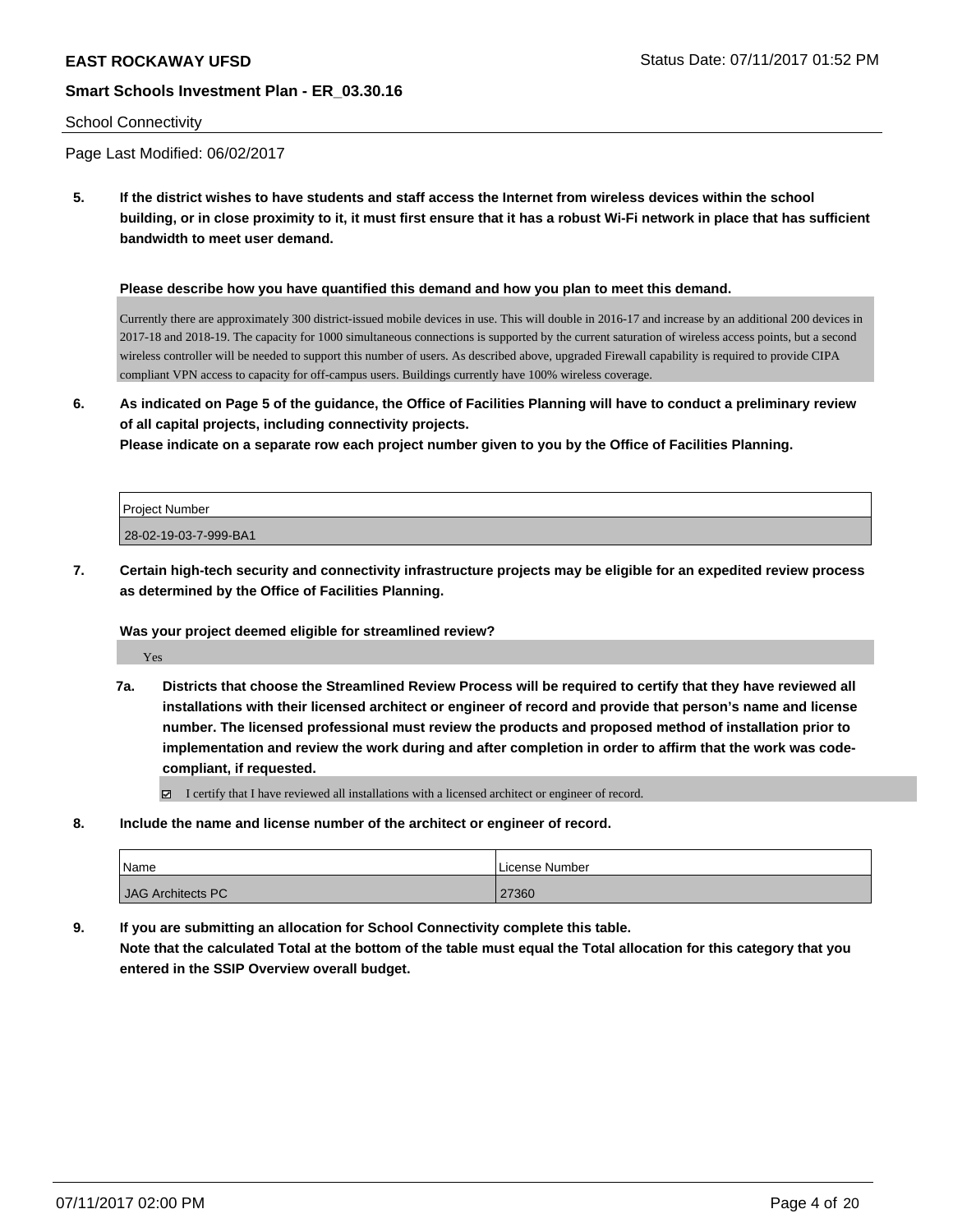## School Connectivity

Page Last Modified: 06/02/2017

|                                            | Sub-           |
|--------------------------------------------|----------------|
|                                            | Allocation     |
| Network/Access Costs                       | 74,312         |
| <b>Outside Plant Costs</b>                 | $\overline{0}$ |
| School Internal Connections and Components | 4,215          |
| <b>Professional Services</b>               | (No Response)  |
| Testing                                    | (No Response)  |
| <b>Other Upfront Costs</b>                 | (No Response)  |
| <b>Other Costs</b>                         | (No Response)  |
| Totals:                                    | 78,527         |

**10. Please detail the type, quantity, per unit cost and total cost of the eligible items under each sub-category. This is especially important for any expenditures listed under the "Other" category. All expenditures must be eligible for tax-exempt financing to be reimbursed through the SSBA. Sufficient detail must be provided so that we can verify this is the case. If you have any questions, please contact us directly through smartschools@nysed.gov. NOTE: Wireless Access Points should be included in this category, not under Classroom Educational Technology, except those that will be loaned/purchased for nonpublic schools.**

| Select the allowable expenditure | Item to be purchased       | Quantity | Cost per Item | <b>Total Cost</b> |
|----------------------------------|----------------------------|----------|---------------|-------------------|
| type.                            |                            |          |               |                   |
| Repeat to add another item under |                            |          |               |                   |
| each type.                       |                            |          |               |                   |
| Network/Access Costs             | Firewall                   |          | 30,763        | 61,526            |
| Network/Access Costs             | <b>Wireless Controller</b> |          | 12,786        | 12,786            |
| <b>Connections/Components</b>    | Installation               | 3        | 1,405         | 4,215             |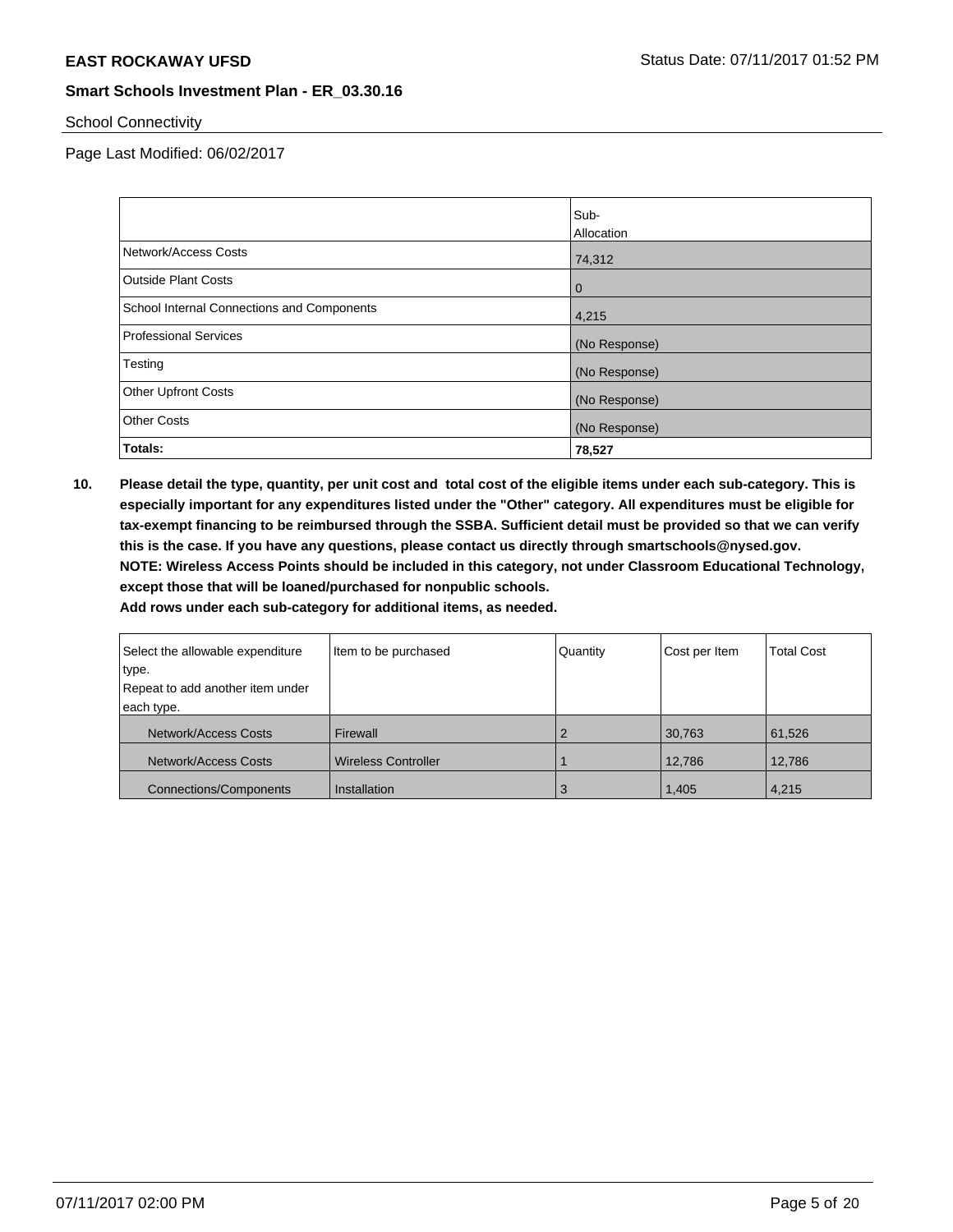Community Connectivity (Broadband and Wireless)

Page Last Modified: 07/10/2017

## **Group 1**

**1. Describe how you intend to use Smart Schools Bond Act funds for high-speed broadband and/or wireless connectivity projects in the community.**

(No Response)

**2. Please describe how the proposed project(s) will promote student achievement and increase student and/or staff access to the Internet in a manner that enhances student learning and/or instruction outside of the school day and/or school building.**

(No Response)

**3. Community connectivity projects must comply with all the necessary local building codes and regulations (building and related permits are not required prior to plan submission).**

 $\Box$  I certify that we will comply with all the necessary local building codes and regulations.

**4. Please describe the physical location of the proposed investment.**

(No Response)

**5. Please provide the initial list of partners participating in the Community Connectivity Broadband Project, along with their Federal Tax Identification (Employer Identification) number.**

| <b>Project Partners</b> | Federal ID#     |
|-------------------------|-----------------|
| (No Response)           | l (No Response) |

**6. If you are submitting an allocation for Community Connectivity, complete this table. Note that the calculated Total at the bottom of the table must equal the Total allocation for this category that you entered in the SSIP Overview overall budget.**

|                              | Sub-Allocation |
|------------------------------|----------------|
| Network/Access Costs         | (No Response)  |
| Outside Plant Costs          | (No Response)  |
| <b>Tower Costs</b>           | (No Response)  |
| Customer Premises Equipment  | (No Response)  |
| <b>Professional Services</b> | (No Response)  |
| Testing                      | (No Response)  |
| <b>Other Upfront Costs</b>   | (No Response)  |
| <b>Other Costs</b>           | (No Response)  |
| Totals:                      | 0              |

**7. Please detail the type, quantity, per unit cost and total cost of the eligible items under each sub-category. This is especially important for any expenditures listed under the "Other" category. All expenditures must be capital-bond eligible to be reimbursed through the SSBA. If you have any questions, please contact us directly through smartschools@nysed.gov.**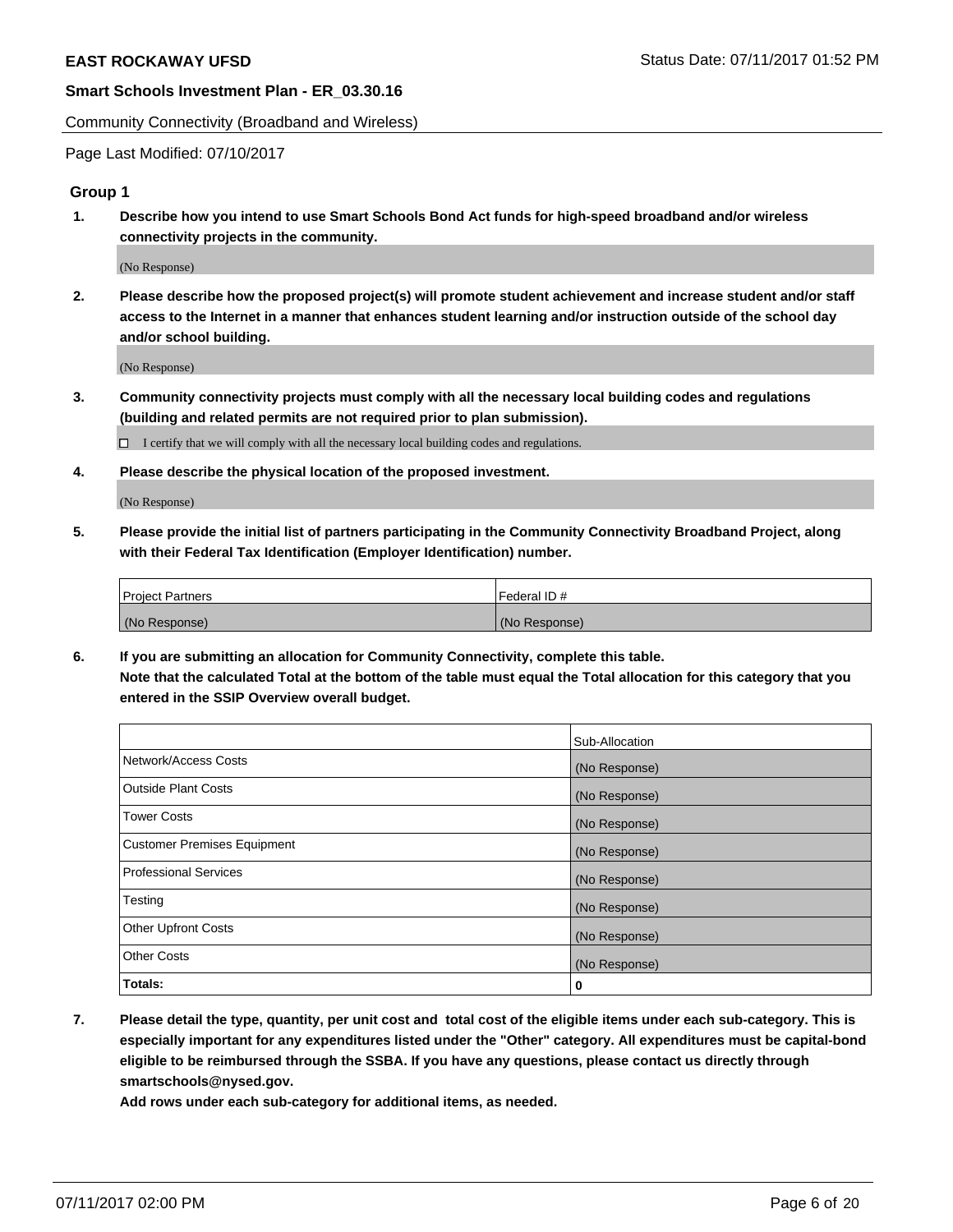Community Connectivity (Broadband and Wireless)

Page Last Modified: 07/10/2017

| Select the allowable expenditure | Item to be purchased | Quantity      | Cost per Item | <b>Total Cost</b> |
|----------------------------------|----------------------|---------------|---------------|-------------------|
| type.                            |                      |               |               |                   |
| Repeat to add another item under |                      |               |               |                   |
| each type.                       |                      |               |               |                   |
| (No Response)                    | (No Response)        | (No Response) | (No Response) | (No Response)     |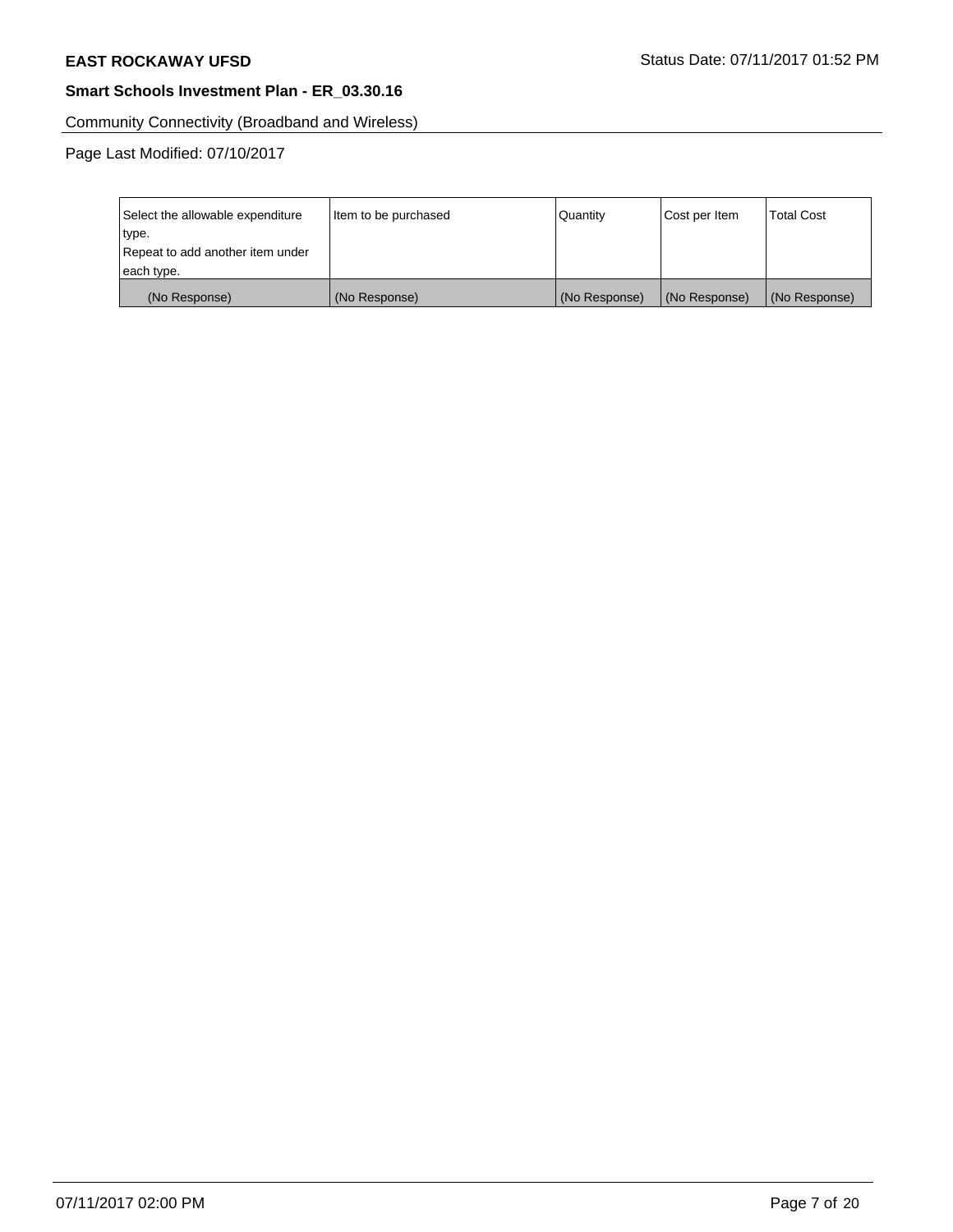## Classroom Learning Technology

Page Last Modified: 07/10/2017

## **Questions**

**1. In order for students and faculty to receive the maximum benefit from the technology made available under the Smart Schools Bond Act, their school buildings must possess sufficient connectivity infrastructure to ensure that devices can be used during the school day. Smart Schools Investment Plans must demonstrate that sufficient infrastructure that meets the Federal Communications Commission's 100 Mbps per 1,000 students standard currently exists in the buildings where new devices will be deployed, or is a planned use of a portion of Smart Schools Bond Act funds, or is under development through another funding source.**

**Smart Schools Bond Act funds used for technology infrastructure or classroom technology investments must increase the number of school buildings that meet or exceed the minimum speed standard of 100 Mbps per 1,000 students and staff within 12 months. This standard may be met on either a contracted 24/7 firm service or a "burstable" capability. If the standard is met under the burstable criteria, it must be:**

**1. Specifically codified in a service contract with a provider, and**

**2. Guaranteed to be available to all students and devices as needed, particularly during periods of high demand, such as computer-based testing (CBT) periods.**

**Please describe how your district already meets or is planning to meet this standard within 12 months of plan submission.**

The district subscribes to 200MB service through Nassau BOCES and Cablevision. This capacity is burstable and bandwidth can be increased as needed to accommodate periods of high-usage as would be required for computer-based testing.

- **1a. If a district believes that it will be impossible to meet this standard within 12 months, it may apply for a waiver of this requirement, as described on the Smart Schools website. The waiver must be filed and approved by SED prior to submitting this survey.**
	- $\Box$  By checking this box, you are certifying that the school district has an approved waiver of this requirement on file with the New York State Education Department.

### **2. Connectivity Speed Calculator (Required)**

|                  | l Number of<br>Students | Multiply by<br>100 Kbps | to Convert to           | Divide by 1000 Current Speed Expected<br>l in Mb | Speed to be                           | Expected Date<br>When |
|------------------|-------------------------|-------------------------|-------------------------|--------------------------------------------------|---------------------------------------|-----------------------|
|                  |                         |                         | Reauired<br>Speed in Mb |                                                  | Attained Within Required<br>12 Months | Speed Will be<br>Met  |
| Calculated Speed | 1.250                   | 125.000                 | 125                     | 200                                              | 200                                   | current               |

**3. If the district wishes to have students and staff access the Internet from wireless devices within the school building, or in close proximity to it, it must first ensure that it has a robust Wi-Fi network in place that has sufficient bandwidth to meet user demand.**

### **Please describe how you have quantified this demand and how you plan to meet this demand.**

Currently there are approximately 300 district-issued mobile devices in use. This will double in 2016-17 and increase by an additional 200 devices in 2017-18 and 2018-19. The capacity for 1000 simultaneous connections is supported by the current saturation of wireless access points, but a second wireless controller will be needed to support this number of users. As described above, upgraded Firewall capability is required to provide CIPA compliant VPN access to capacity for off-campus users. Buildings currently have 100% wireless coverage.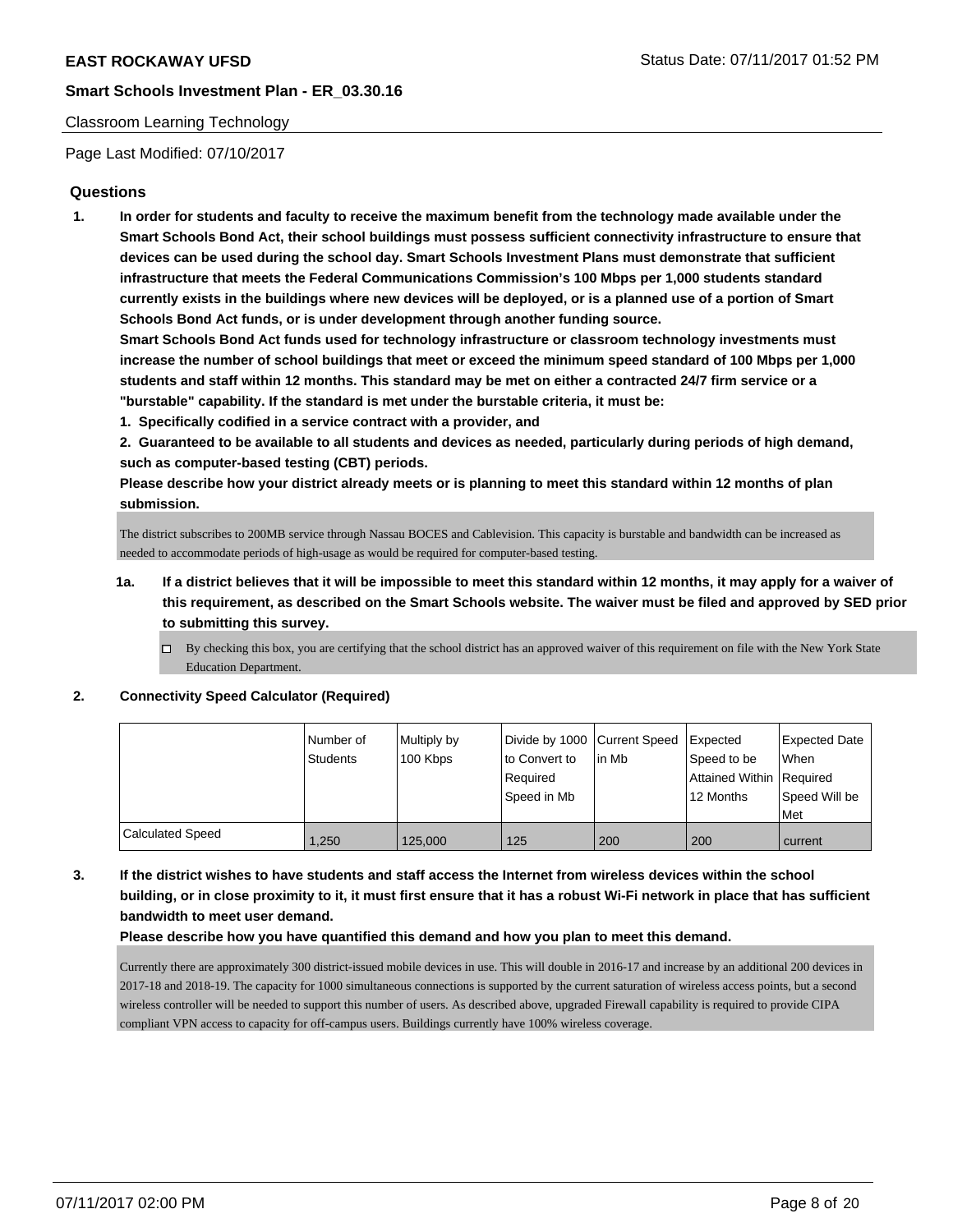## Classroom Learning Technology

Page Last Modified: 07/10/2017

**4. All New York State public school districts are required to complete and submit an Instructional Technology Plan survey to the New York State Education Department in compliance with Section 753 of the Education Law and per Part 100.12 of the Commissioner's Regulations.**

**Districts that include educational technology purchases as part of their Smart Schools Investment Plan must have a submitted and approved Instructional Technology Plan survey on file with the New York State Education Department.**

- By checking this box, you are certifying that the school district has an approved Instructional Technology Plan survey on file with the New York State Education Department.
- **5. Describe the devices you intend to purchase and their compatibility with existing or planned platforms or systems. Specifically address the adequacy of each facility's electrical, HVAC and other infrastructure necessary to install and support the operation of the planned technology.**

Our current one-to-one initiative provides 11 inch hybrid Windows tablets with attached keyboards for all students in grades 5 & 9 each year. We have provided the same devices on mobile carts for additional classrooms in grades 4-12. All students and teachers operate in a Google classroom environments. For students in grade 3 we have implemented class sets of 11 inch Chromebooks, also with attached keyboards. Using Smart Schools bond funds we will provide additional 11-inch touch-screen Chromebooks for students in primary grades and for students in our non-public elementary school.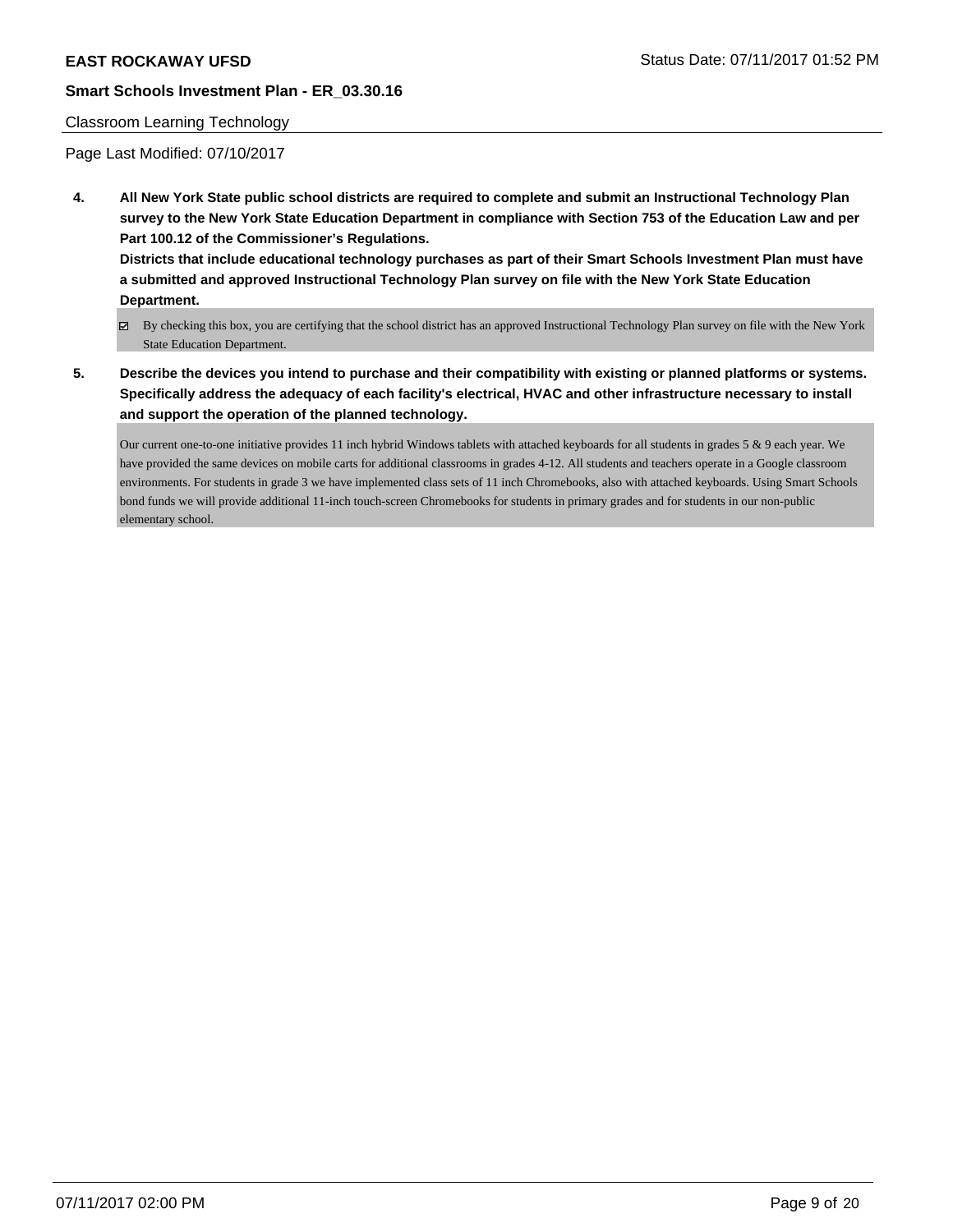### Classroom Learning Technology

Page Last Modified: 07/10/2017

- **6. Describe how the proposed technology purchases will:**
	- **> enhance differentiated instruction;**
	- **> expand student learning inside and outside the classroom;**
	- **> benefit students with disabilities and English language learners; and**
	- **> contribute to the reduction of other learning gaps that have been identified within the district.**

**The expectation is that districts will place a priority on addressing the needs of students who struggle to succeed in a rigorous curriculum. Responses in this section should specifically address this concern and align with the district's Instructional Technology Plan (in particular Question 2 of E. Curriculum and Instruction: "Does the district's instructional technology plan address the needs of students with disabilities to ensure equitable access to instruction, materials and assessments?" and Question 3 of the same section: "Does the district's instructional technology plan address the provision of assistive technology specifically for students with disabilities to ensure access to and participation in the general curriculum?"**

Students work in online environments such as Google classroom, and with online tools included in core curricula such as *Go Math* and *Journeys* Reading, and in the above-mentioned CBI platforms, and in a wide variety of Web 2.0 environments (Prezi, Go Formative, Socrative, Kahoot, Quizlet, Padlet, Poll Everywhere, Museum Box, Voki, educannon, Khan Academy, Glogster, and others) is available at all times for asynchronous learning experiences at home and in the community

#### **Enhance Differentiated Instruction:**

Each primary classroom will have a set of 6 Chromebooks which will be used as a learning station during small group instruction. Students will access reading and math programs, as well as teacher-designed assignments and instructional materials in Google classroom. As a function of the smallgroup instructional model students will have individualized computer-based learning experiences based on assessment data.

#### **Expand student learning inside and outside theclassroom:**

Although students in primary grades will not take devices home, mobile devices in a wireless campus environment will allow students to access online learning activities from all locations in the school building. Because we have a built Google domain, students will be able to continue learning experiences begun in school from computers at home and in community locations such as the public library. These in-school experiences in the primary grades will prepare students for one-to-one devices issued beginning in grade 5.

#### **Benefit students with disabilities and English language learners:**

Students with disabilities and English language learners have the same access as all learners to these technology-rich learning experiences within the classroom. In addition students with assistive technology needs are provided with individualized software solutions on the same mobile device platform that is deployed throughout the district. Software and online programs representing both core curriculum and remediation incorporate literacy supports such as voice-output, word-prediction and scaffolded instruction for students with disabilities and English language learners. **Contribute to the reduction of other learning gaps that have been identified within the district:**

Differentiated learning experiences delivered through this technology are data-driven. Individual student performance against standards is addressed through adaptive assessment using computer assisted assessment and instructional programs such as NWEA Measures of Academic Progress, m:Class Reading and Math, Achieve 3000, System 44, Fasttmath, and Read 180. Individualized learning activities are programmed based on pre-test data and student progress is monitored by teachers and administrators across these platforms.

## **7. Where appropriate, describe how the proposed technology purchases will enhance ongoing communication with parents and other stakeholders and help the district facilitate technology-based regional partnerships, including distance learning and other efforts.**

Students work in online environments such as Google classroom, and with online tools included in core curricula such as *Go Math* and *Journeys* Reading, and in the above-mentioned CBI platforms, and in a wide variety of Web 2.0 environments (Prezi, Go Formative, Socrative, Kahoot, Quizlet, Padlet, Poll Everywhere, Museum Box, Voki, educannon, Khan Academy, Glogster, and others) is available at all times for asynchronous learning experiences at home and in the community. Work begun on mobile devices in school can be accessed from any internet-capable computer, where parents have the ability to monitor, oversee and support student learning.

Core curriculum and remedial programs include online home access and parent reports. Google classroom implementation allows all students 24 hour access to assignments, peer collaboration and teacher feedback. We have joined most other school districts in Nassau County in using BOCES widearea network, allowing for collaboration, data-transfer and distance learning opportunities across the county.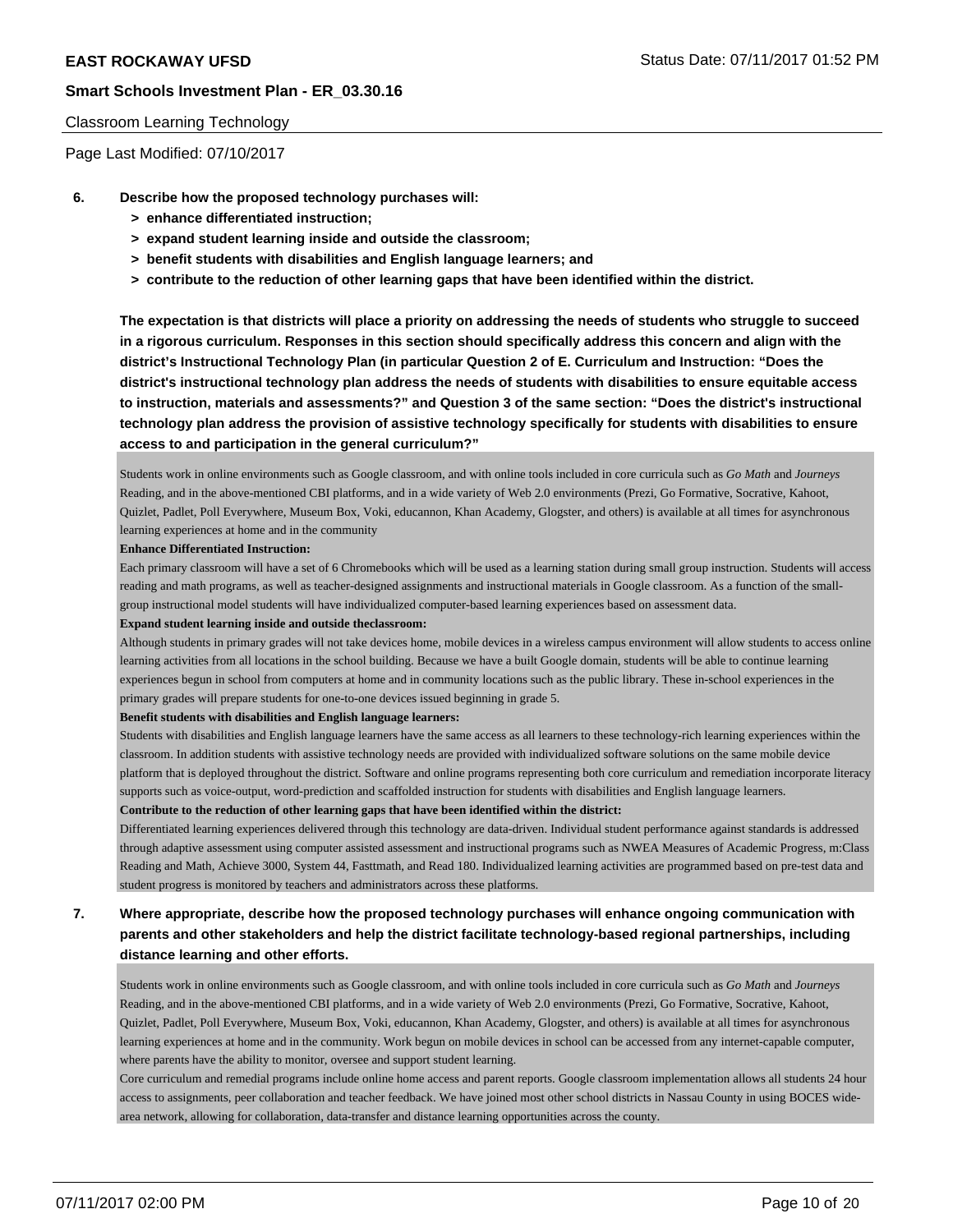## Classroom Learning Technology

Page Last Modified: 07/10/2017

**8. Describe the district's plan to provide professional development to ensure that administrators, teachers and staff can employ the technology purchased to enhance instruction successfully.**

**Note: This response should be aligned and expanded upon in accordance with your district's response to Question 1 of F. Professional Development of your Instructional Technology Plan: "Please provide a summary of professional development offered to teachers and staff, for the time period covered by this plan, to support technology to enhance teaching and learning. Please include topics, audience and method of delivery within your summary."**

Library Media specialists, as well as professional development consultants from Nassau BOCES and elsewhere have provided targetted professional development experiences to support online learning and instructional strategies for one-to-one computing environments. Teachers have received multiple days of training and in-class support for the implementation of mobile device technology and for each of the assessment and curricular programs being used on those devices, in coordination with ongoing professional development in curriculum integration and instructional strategies. Teachers working in a one-to-one model receive additional professional development days in the summer, and throughout the year, supplemented with collegial circle and committee sessions during off-school hours. The Google classroom environment allows for asynchronous collaborative professional development experiences with colleagues. Teachers are initially provided with training to set up their Google classroom environment, and to create, distribute and share documents in Google classroom. They are then trained in the specific online research and collaboration tools in Google Apps for Education to be used in learning activities with their students. After initial training teachers are introduced to a wide variety of web 2.0 content creation tools and educational supports, used for student project-based learning activities.

- **9. Districts must contact the SUNY/CUNY teacher preparation program that supplies the largest number of the district's new teachers to request advice on innovative uses and best practices at the intersection of pedagogy and educational technology.**
	- $\boxtimes$  By checking this box, you certify that you have contacted the SUNY/CUNY teacher preparation program that supplies the largest number of your new teachers to request advice on these issues.
	- **9a. Please enter the name of the SUNY or CUNY Institution that you contacted.**

CUNY Queens College

**9b. Enter the primary Institution phone number.**

(718) 997-5220

**9c. Enter the name of the contact person with whom you consulted and/or will be collaborating with on innovative uses of technology and best practices.**

Craig Michaels - Dean of Education

**10. A district whose Smart Schools Investment Plan proposes the purchase of technology devices and other hardware must account for nonpublic schools in the district.**

**Are there nonpublic schools within your school district?**

**Ø** Yes

 $\square$  No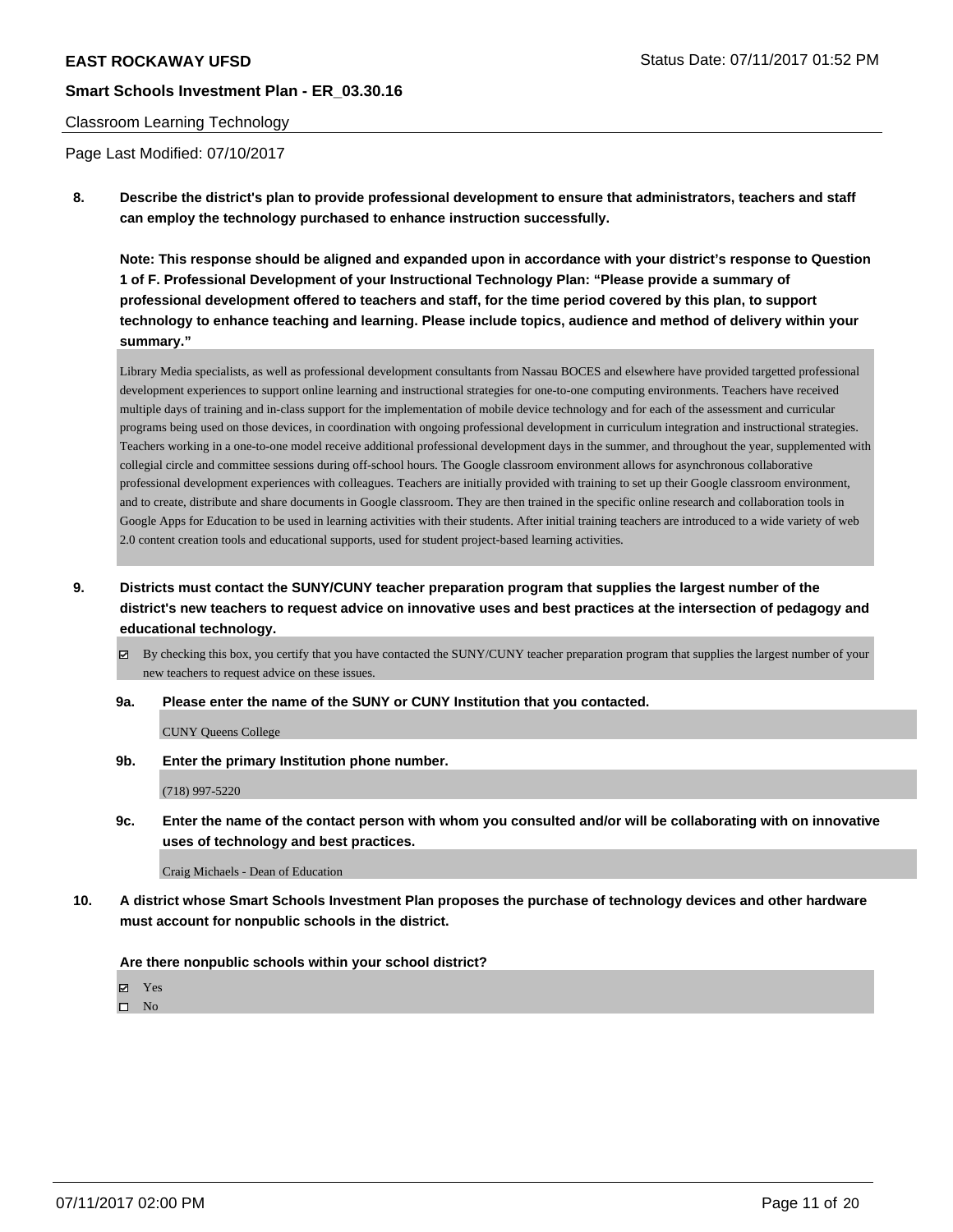## Classroom Learning Technology

Page Last Modified: 07/10/2017

**10a. Describe your plan to loan purchased hardware to nonpublic schools within your district. The plan should use your district's nonpublic per-student loan amount calculated below, within the framework of the guidance. Please enter the date by which nonpublic schools must request classroom technology items. Also, specify in your response the devices that the nonpublic schools have requested, as well as in the in the Budget and the Expenditure Table at the end of the page.**

The district has decided to offer our one non-public school \$57,500 in SSBA and other district funds, (equal to \$250 per student in total,) to support their one-to-one initiative. The total SSBA funds provided over three years will be \$57,500 or \$250.00 per nonpublic student, based on the 2014-15 nonpublic enrollment of 230. This SSIP includes \$19,140, or \$83 per pupil of that total. We will apply for the remaining funds in our subsequent investment plan(s). We will be purchasing the same model 11 inch Dell touch-screen Chromebook that we are buying for our students and providing them to St. Raymond's School. The non-public school has requested these devices as they match the Chromebook initiative already in place at St. Raymond's. According to Board of Education policy, the non-public school may not request devices before June 1st of the prior school year.

**10b. A final Smart Schools Investment Plan cannot be approved until school authorities have adopted regulations specifying the date by which requests from nonpublic schools for the purchase and loan of Smart Schools Bond Act classroom technology must be received by the district.**

 $\boxtimes$  By checking this box, you certify that you have such a plan and associated regulations in place that have been made public.

## **11. Nonpublic Classroom Technology Loan Calculator**

**The Smart Schools Bond Act provides that any Classroom Learning Technology purchases made using Smart Schools funds shall be lent, upon request, to nonpublic schools in the district. However, no school district shall be required to loan technology in amounts greater than the total obtained and spent on technology pursuant to the Smart Schools Bond Act and the value of such loan may not exceed the total of \$250 multiplied by the nonpublic school enrollment in the base year at the time of enactment.**

**See:**

**http://www.p12.nysed.gov/mgtserv/smart\_schools/docs/Smart\_Schools\_Bond\_Act\_Guidance\_04.27.15\_Final.pdf.**

|                                       | 1. Classroom<br>Technology<br>Sub-allocation | 2. Public<br>l Enrollment<br>(2014-15) | l 3. Nonpublic<br>Enrollment<br>$(2014-15)$ | l 4. Sum of<br>Public and<br>l Nonpublic<br>l Enrollment | 15. Total Per<br>Pupil Sub-<br>allocation | l 6. Total<br>Nonpublic Loan  <br>Amount |
|---------------------------------------|----------------------------------------------|----------------------------------------|---------------------------------------------|----------------------------------------------------------|-------------------------------------------|------------------------------------------|
| Calculated Nonpublic Loan<br>  Amount | 62.700                                       | 1.250                                  | 230                                         | 1.480                                                    | 42                                        | 9.660                                    |

**12. To ensure the sustainability of technology purchases made with Smart Schools funds, districts must demonstrate a long-term plan to maintain and replace technology purchases supported by Smart Schools Bond Act funds. This sustainability plan shall demonstrate a district's capacity to support recurring costs of use that are ineligible for Smart Schools Bond Act funding such as device maintenance, technical support, Internet and wireless fees, maintenance of hotspots, staff professional development, building maintenance and the replacement of incidental items. Further, such a sustainability plan shall include a long-term plan for the replacement of purchased devices and equipment at the end of their useful life with other funding sources.**

 $\boxtimes$  By checking this box, you certify that the district has a sustainability plan as described above.

**13. Districts must ensure that devices purchased with Smart Schools Bond funds will be distributed, prepared for use, maintained and supported appropriately. Districts must maintain detailed device inventories in accordance with generally accepted accounting principles.**

 $\boxtimes$  By checking this box, you certify that the district has a distribution and inventory management plan and system in place.

**14. If you are submitting an allocation for Classroom Learning Technology complete this table. Note that the calculated Total at the bottom of the table must equal the Total allocation for this category that you entered in the SSIP Overview overall budget.**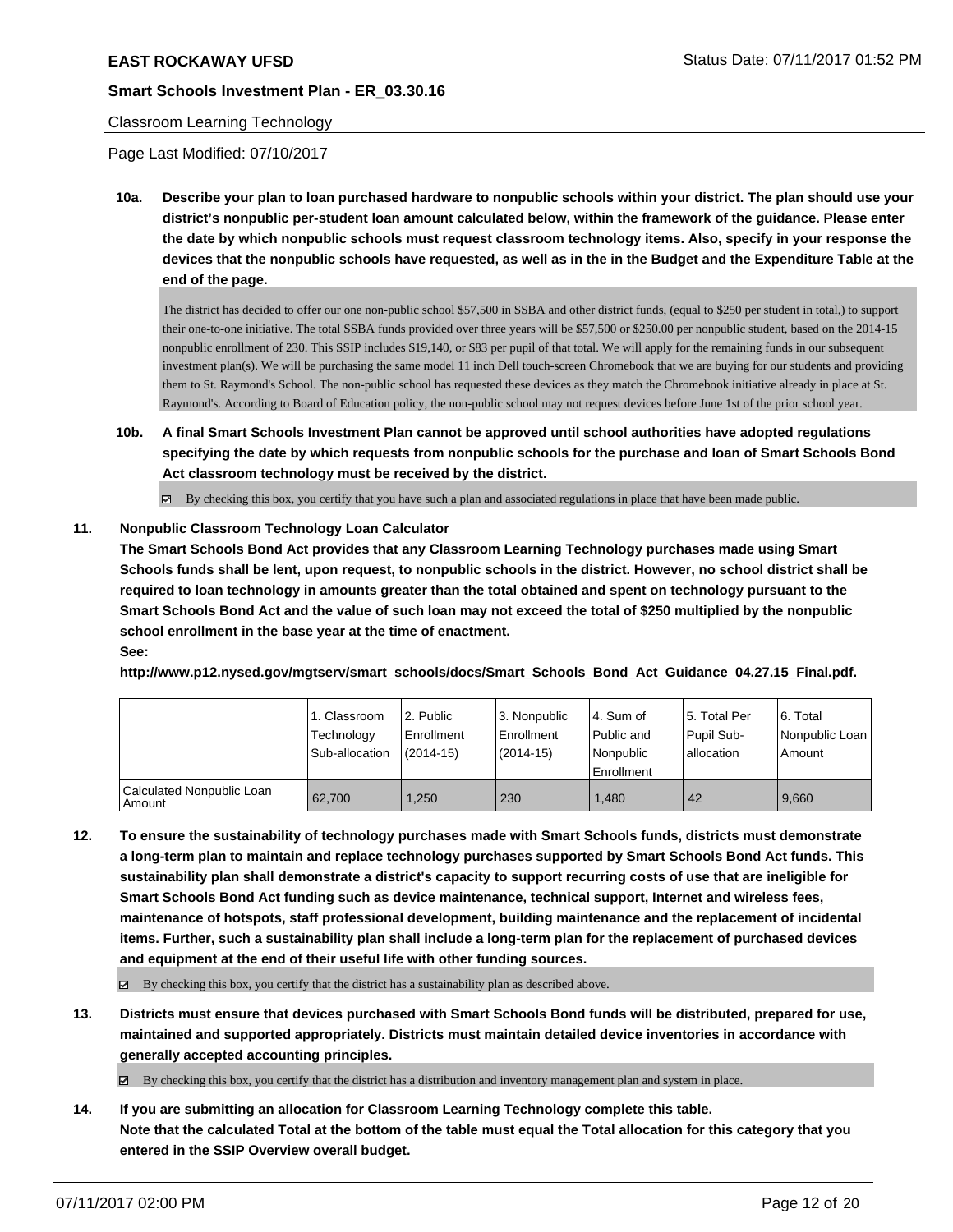## Classroom Learning Technology

Page Last Modified: 07/10/2017

|                         | Sub-Allocation |
|-------------------------|----------------|
| Interactive Whiteboards | 0              |
| Computer Servers        |                |
| Desktop Computers       |                |
| Laptop Computers        | 62,700         |
| <b>Tablet Computers</b> | 0              |
| <b>Other Costs</b>      | $\mathbf{O}$   |
| Totals:                 | 62,700         |

**15. Please detail the type, quantity, per unit cost and total cost of the eligible items under each sub-category. This is especially important for any expenditures listed under the "Other" category. All expenditures must be capital-bond eligible to be reimbursed through the SSBA. If you have any questions, please contact us directly through smartschools@nysed.gov.**

**Please specify in the "Item to be Purchased" field which specific expenditures and items are planned to meet the district's nonpublic loan requirement, if applicable.**

**NOTE: Wireless Access Points that will be loaned/purchased for nonpublic schools should ONLY be included in this category, not under School Connectivity, where public school districts would list them.**

| Select the allowable expenditure | Iltem to be Purchased        | Quantity | Cost per Item | <b>Total Cost</b> |
|----------------------------------|------------------------------|----------|---------------|-------------------|
| type.                            |                              |          |               |                   |
| Repeat to add another item under |                              |          |               |                   |
| each type.                       |                              |          |               |                   |
| <b>Laptop Computers</b>          | Dell Chromebook              | 132      | 330           | 43.560            |
| Laptop Computers                 | Dell Chromebook - non-public | 58       | 330           | 19.140            |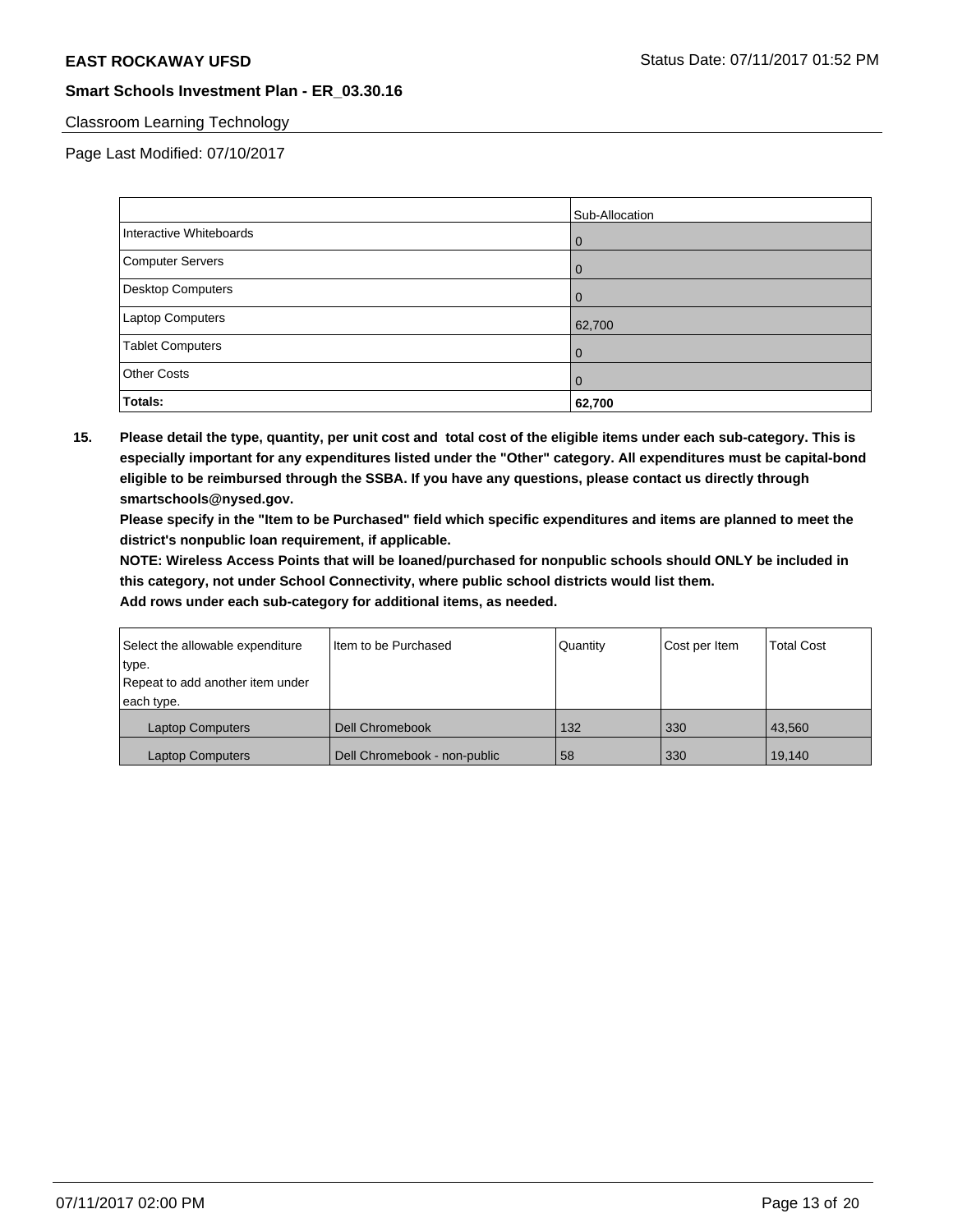#### Pre-Kindergarten Classrooms

Page Last Modified: 06/01/2017

## **Group 1**

**1. Provide information regarding how and where the district is currently serving pre-kindergarten students and justify the need for additional space with enrollment projections over 3 years.**

(No Response)

- **2. Describe the district's plan to construct, enhance or modernize education facilities to accommodate prekindergarten programs. Such plans must include:**
	- **Specific descriptions of what the district intends to do to each space;**
	- **An affirmation that pre-kindergarten classrooms will contain a minimum of 900 square feet per classroom;**
	- **The number of classrooms involved;**
	- **The approximate construction costs per classroom; and**
	- **Confirmation that the space is district-owned or has a long-term lease that exceeds the probable useful life of the improvements.**

(No Response)

**3. Smart Schools Bond Act funds may only be used for capital construction costs. Describe the type and amount of additional funds that will be required to support ineligible ongoing costs (e.g. instruction, supplies) associated with any additional pre-kindergarten classrooms that the district plans to add.**

(No Response)

**4. All plans and specifications for the erection, repair, enlargement or remodeling of school buildings in any public school district in the State must be reviewed and approved by the Commissioner. Districts that plan capital projects using their Smart Schools Bond Act funds will undergo a Preliminary Review Process by the Office of Facilities Planning.**

**Please indicate on a separate row each project number given to you by the Office of Facilities Planning.**

| Project Number |  |
|----------------|--|
| (No Response)  |  |

**5. If you have made an allocation for Pre-Kindergarten Classrooms, complete this table. Note that the calculated Total at the bottom of the table must equal the Total allocation for this category that you entered in the SSIP Overview overall budget.**

| Totals:                                  | 0              |
|------------------------------------------|----------------|
| Other Costs                              | (No Response)  |
| Enhance/Modernize Educational Facilities | (No Response)  |
| Construct Pre-K Classrooms               | (No Response)  |
|                                          | Sub-Allocation |

**6. Please detail the type, quantity, per unit cost and total cost of the eligible items under each sub-category. This is especially important for any expenditures listed under the "Other" category. All expenditures must be capital-bond eligible to be reimbursed through the SSBA. If you have any questions, please contact us directly through smartschools@nysed.gov.**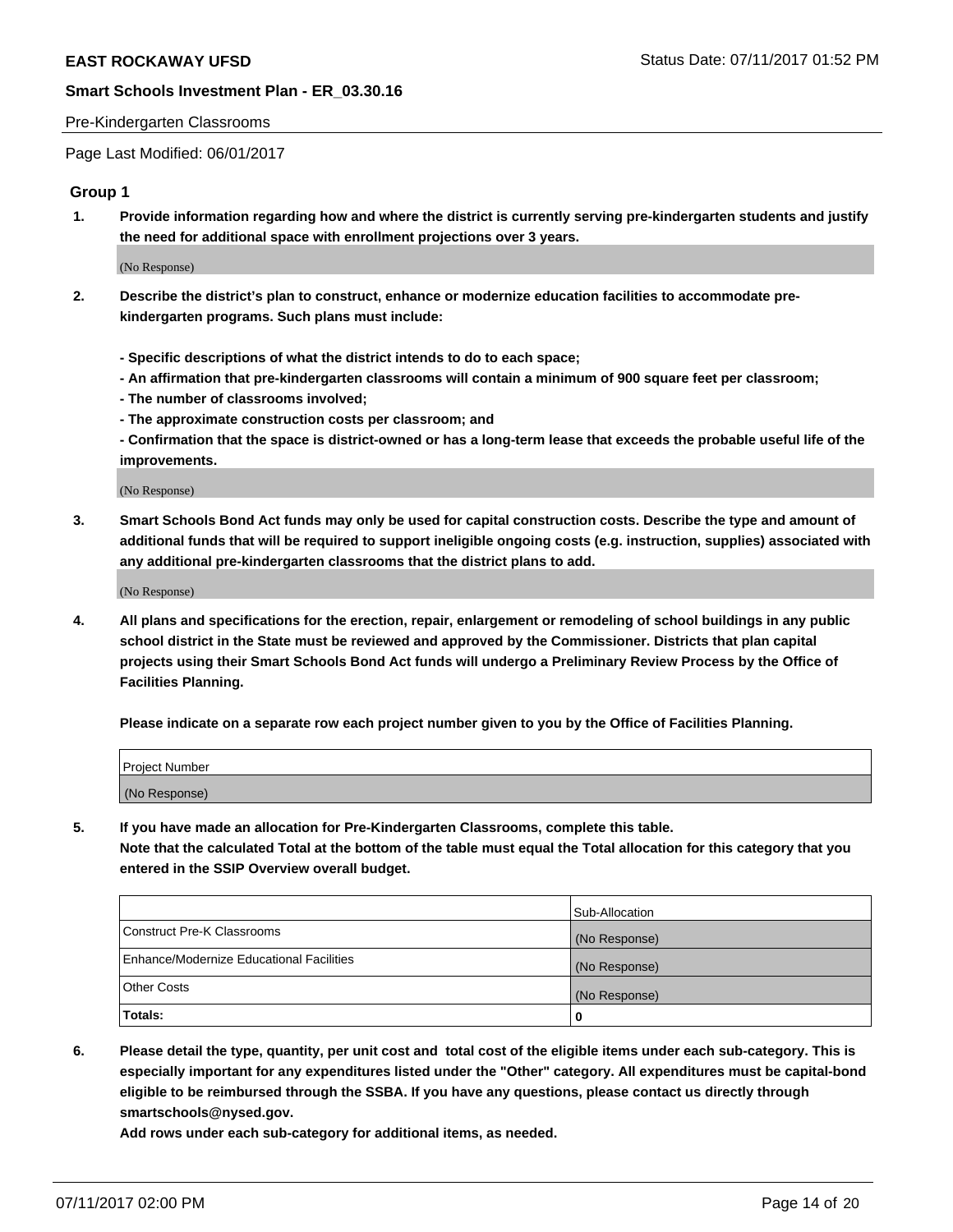# Pre-Kindergarten Classrooms

Page Last Modified: 06/01/2017

| Select the allowable expenditure | Item to be purchased | Quantity      | Cost per Item | <b>Total Cost</b> |
|----------------------------------|----------------------|---------------|---------------|-------------------|
| type.                            |                      |               |               |                   |
| Repeat to add another item under |                      |               |               |                   |
| each type.                       |                      |               |               |                   |
| (No Response)                    | (No Response)        | (No Response) | (No Response) | (No Response)     |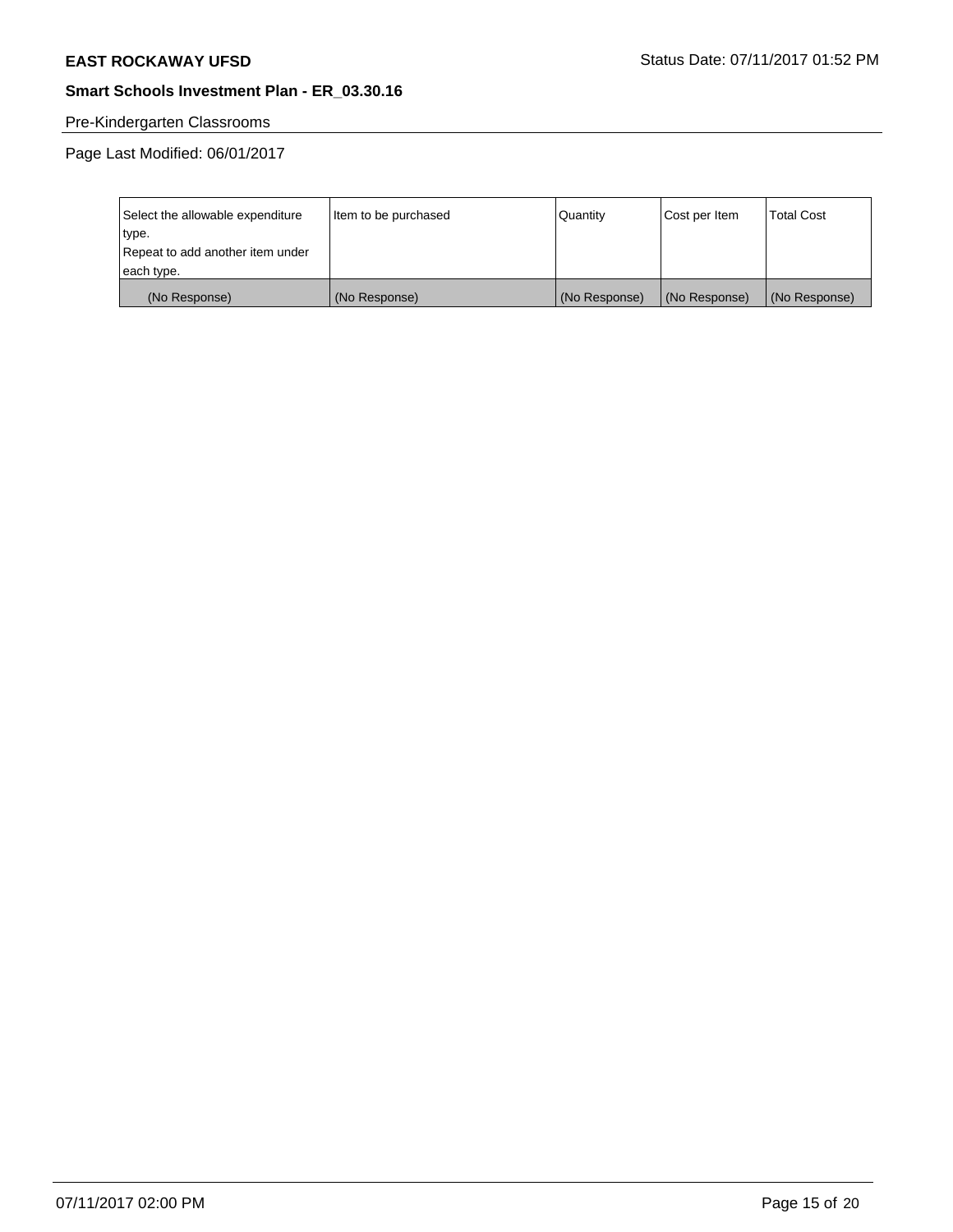#### Replace Transportable Classrooms

Page Last Modified: 06/01/2017

## **Group 1**

**1. Describe the district's plan to construct, enhance or modernize education facilities to provide high-quality instructional space by replacing transportable classrooms.**

(No Response)

**2. All plans and specifications for the erection, repair, enlargement or remodeling of school buildings in any public school district in the State must be reviewed and approved by the Commissioner. Districts that plan capital projects using their Smart Schools Bond Act funds will undergo a Preliminary Review Process by the Office of Facilities Planning.**

**Please indicate on a separate row each project number given to you by the Office of Facilities Planning.**

| Project Number |  |
|----------------|--|
| (No Response)  |  |

**3. For large projects that seek to blend Smart Schools Bond Act dollars with other funds, please note that Smart Schools Bond Act funds can be allocated on a pro rata basis depending on the number of new classrooms built that directly replace transportable classroom units.**

**If a district seeks to blend Smart Schools Bond Act dollars with other funds describe below what other funds are being used and what portion of the money will be Smart Schools Bond Act funds.**

(No Response)

**4. If you have made an allocation for Replace Transportable Classrooms, complete this table. Note that the calculated Total at the bottom of the table must equal the Total allocation for this category that you entered in the SSIP Overview overall budget.**

|                                                | Sub-Allocation |
|------------------------------------------------|----------------|
| Construct New Instructional Space              | (No Response)  |
| Enhance/Modernize Existing Instructional Space | (No Response)  |
| Other Costs                                    | (No Response)  |
| Totals:                                        | $\Omega$       |

**5. Please detail the type, quantity, per unit cost and total cost of the eligible items under each sub-category. This is especially important for any expenditures listed under the "Other" category. All expenditures must be capital-bond eligible to be reimbursed through the SSBA. If you have any questions, please contact us directly through smartschools@nysed.gov.**

| Select the allowable expenditure | Item to be purchased | Quantity      | Cost per Item | <b>Total Cost</b> |
|----------------------------------|----------------------|---------------|---------------|-------------------|
| type.                            |                      |               |               |                   |
| Repeat to add another item under |                      |               |               |                   |
| each type.                       |                      |               |               |                   |
| (No Response)                    | (No Response)        | (No Response) | (No Response) | (No Response)     |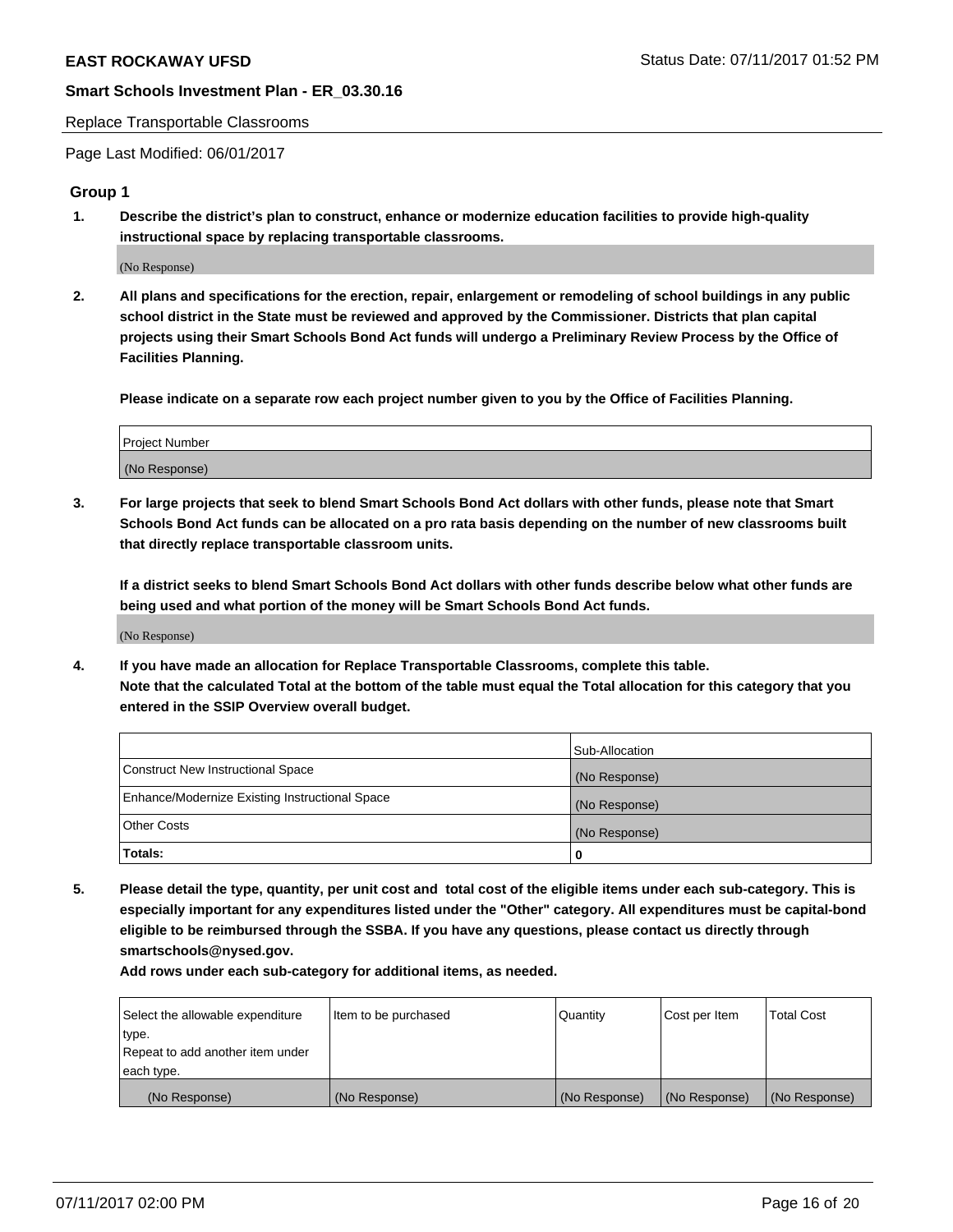### High-Tech Security Features

Page Last Modified: 07/11/2017

## **Group 1**

**1. Describe how you intend to use Smart Schools Bond Act funds to install high-tech security features in school buildings and on school campuses.**

The district will enhance high-tech security with the addition of interior and exterior cameras, notification for open doors, public address and mass notification tie-ins, and remote cell-phone and computer desktop lockdown activation systems.

**2. All plans and specifications for the erection, repair, enlargement or remodeling of school buildings in any public school district in the State must be reviewed and approved by the Commissioner. Districts that plan capital projects using their Smart Schools Bond Act funds will undergo a Preliminary Review Process by the Office of Facilities Planning.** 

**Please indicate on a separate row each project number given to you by the Office of Facilities Planning.**

| <b>Project Number</b> |  |
|-----------------------|--|
|                       |  |
| 280219037999BA1       |  |

**3. Was your project deemed eligible for streamlined Review?**

- Yes
- $\qquad \qquad$  No
- **4. Include the name and license number of the architect or engineer of record.**

| 'Name             | License Number |
|-------------------|----------------|
| JAG Architects PC | 27360          |

**5. If you have made an allocation for High-Tech Security Features, complete this table. Note that the calculated Total at the bottom of the table must equal the Total allocation for this category that you entered in the SSIP Overview overall budget.**

|                                                      | Sub-Allocation |
|------------------------------------------------------|----------------|
| Capital-Intensive Security Project (Standard Review) | (No Response)  |
| <b>Electronic Security System</b>                    | 48,381         |
| <b>Entry Control System</b>                          | 30,285         |
| Approved Door Hardening Project                      | (No Response)  |
| <b>Other Costs</b>                                   | (No Response)  |
| Totals:                                              | 78,666         |

**6. Please detail the type, quantity, per unit cost and total cost of the eligible items under each sub-category. This is especially important for any expenditures listed under the "Other" category. All expenditures must be capital-bond eligible to be reimbursed through the SSBA. If you have any questions, please contact us directly through smartschools@nysed.gov.**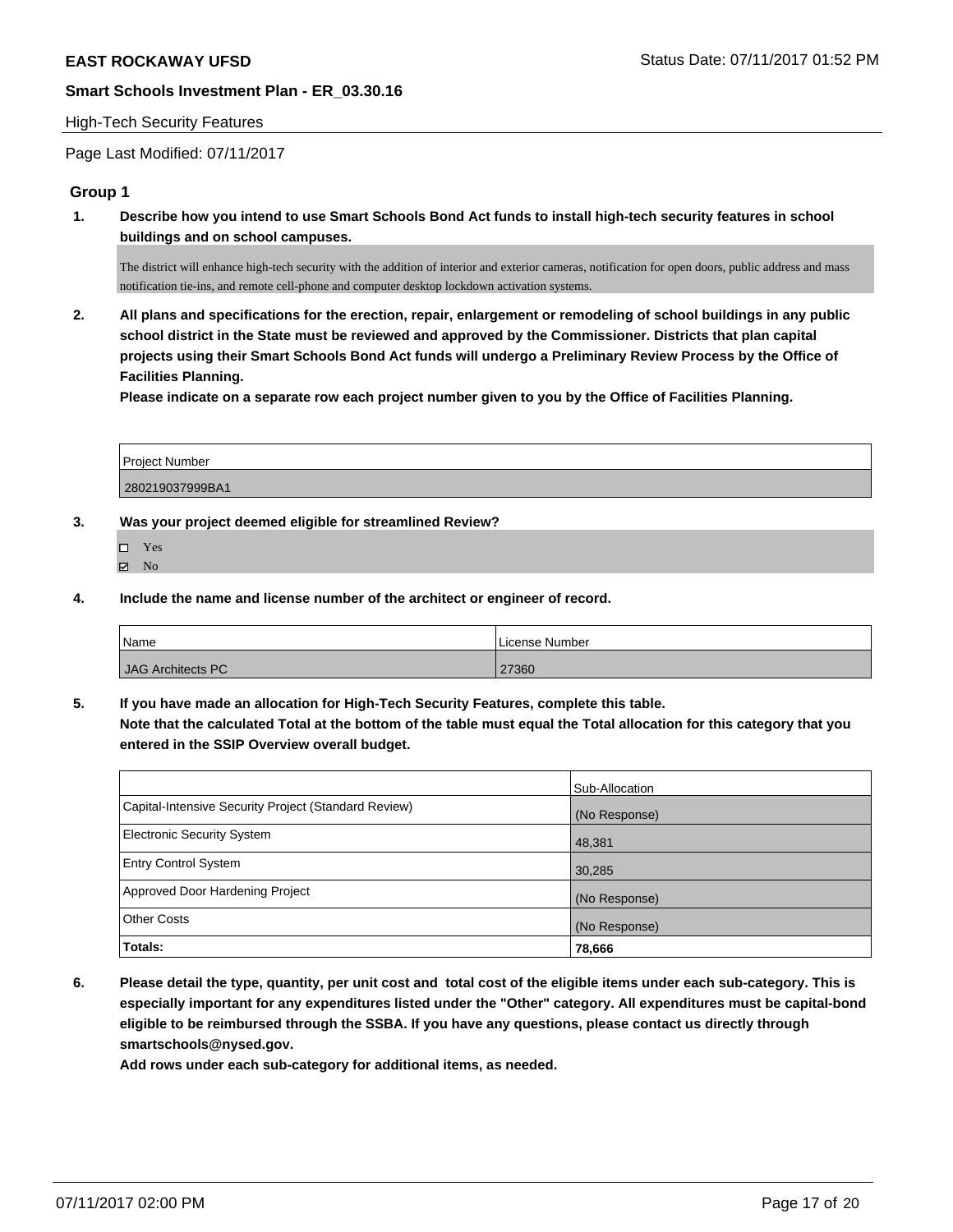# High-Tech Security Features

Page Last Modified: 07/11/2017

| Select the allowable expenditure<br>type.<br>Repeat to add another item under<br>each type. | Item to be purchased                                                                                                                  | Quantity       | Cost per Item | <b>Total Cost</b> |
|---------------------------------------------------------------------------------------------|---------------------------------------------------------------------------------------------------------------------------------------|----------------|---------------|-------------------|
| <b>Electronic Security System</b>                                                           | interior megapixel cameras                                                                                                            | 16             | 399           | 6,384             |
| <b>Electronic Security System</b>                                                           | installation of interior cameras at East<br>Rockaway High School and Rhame<br>Avenue School                                           | 13             | 568           | 7,384             |
| <b>Electronic Security System</b>                                                           | Installation of interior cameras at<br><b>Centre Avenue School</b>                                                                    | 3              | 263           | 789               |
| <b>Electronic Security System</b>                                                           | exterior megapixel cameras                                                                                                            | 12             | 599           | 7,188             |
| <b>Electronic Security System</b>                                                           | installation of exterior megapixel<br>cameras at East Rockaway High<br>School                                                         | 10             | 571           | 5,710             |
| <b>Electronic Security System</b>                                                           | installation of exterior megapixel<br>cameras at Rhame Avenue                                                                         | $\overline{2}$ | 493           | 986               |
| <b>Electronic Security System</b>                                                           | exterior megapixel cameras                                                                                                            | 2              | 899           | 1,798             |
| <b>Electronic Security System</b>                                                           | installation of exterior megapixel<br>cameras at Centre Avenue                                                                        | $\overline{2}$ | 515           | 1,030             |
| <b>Entry Control System</b>                                                                 | door ajar notifies administrator of<br>unsecured exterior door                                                                        | 1              | 6,429         | 6,429             |
| <b>Entry Control System</b>                                                                 | installation of door ajar system                                                                                                      | 1              | 8,484         | 8,484             |
| <b>Electronic Security System</b>                                                           | PA System tie-in activates lockdown<br>announcements throughout the<br>building                                                       | 3              | 1,075         | 3,225             |
| <b>Electronic Security System</b>                                                           | installation of PA system tie-in                                                                                                      | 3              | 3,455         | 10,365            |
| <b>Entry Control System</b>                                                                 | cellphone lockdown allows<br>administrators to activate lockdown<br>from cell phone                                                   | 3              | 799           | 2,397             |
| <b>Entry Control System</b>                                                                 | installation of cellphone lockdown                                                                                                    | 3              | 375           | 1,125             |
| <b>Entry Control System</b>                                                                 | computer lockdown allows<br>administrators to activate lockdown<br>from desktop workstation                                           | 3              | 3,575         | 10,725            |
| <b>Entry Control System</b>                                                                 | installation of computer lockdown                                                                                                     | 3              | 375           | 1,125             |
| <b>Electronic Security System</b>                                                           | mass notification tie-in allows<br>activation of mass notification via<br>automated calling, messaging and e-<br>mail during lockdown | 3              | 799           | 2,397             |
| <b>Electronic Security System</b>                                                           | installation of mass notification tie-in                                                                                              | 3              | 375           | 1,125             |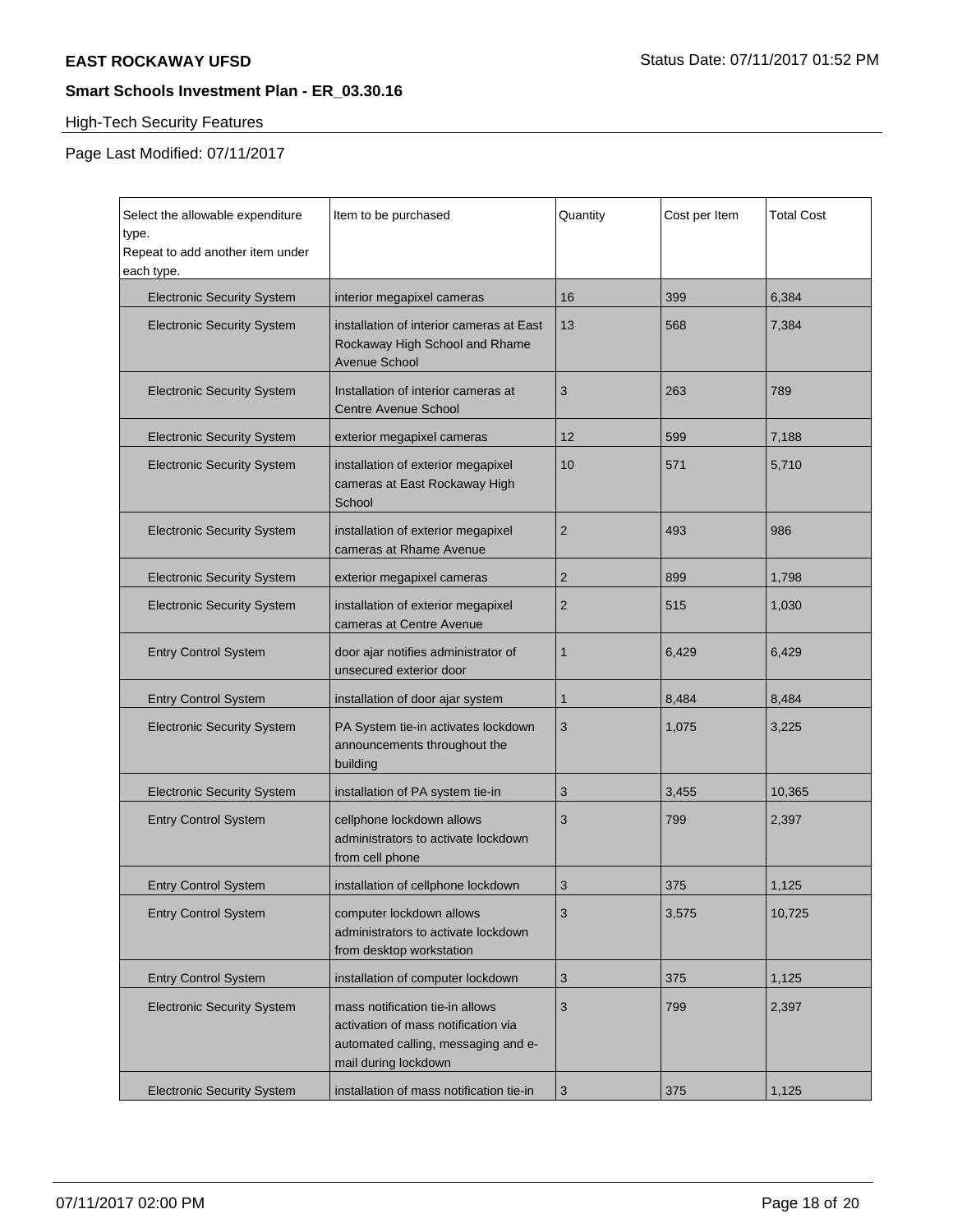Report

Page Last Modified: 07/10/2017